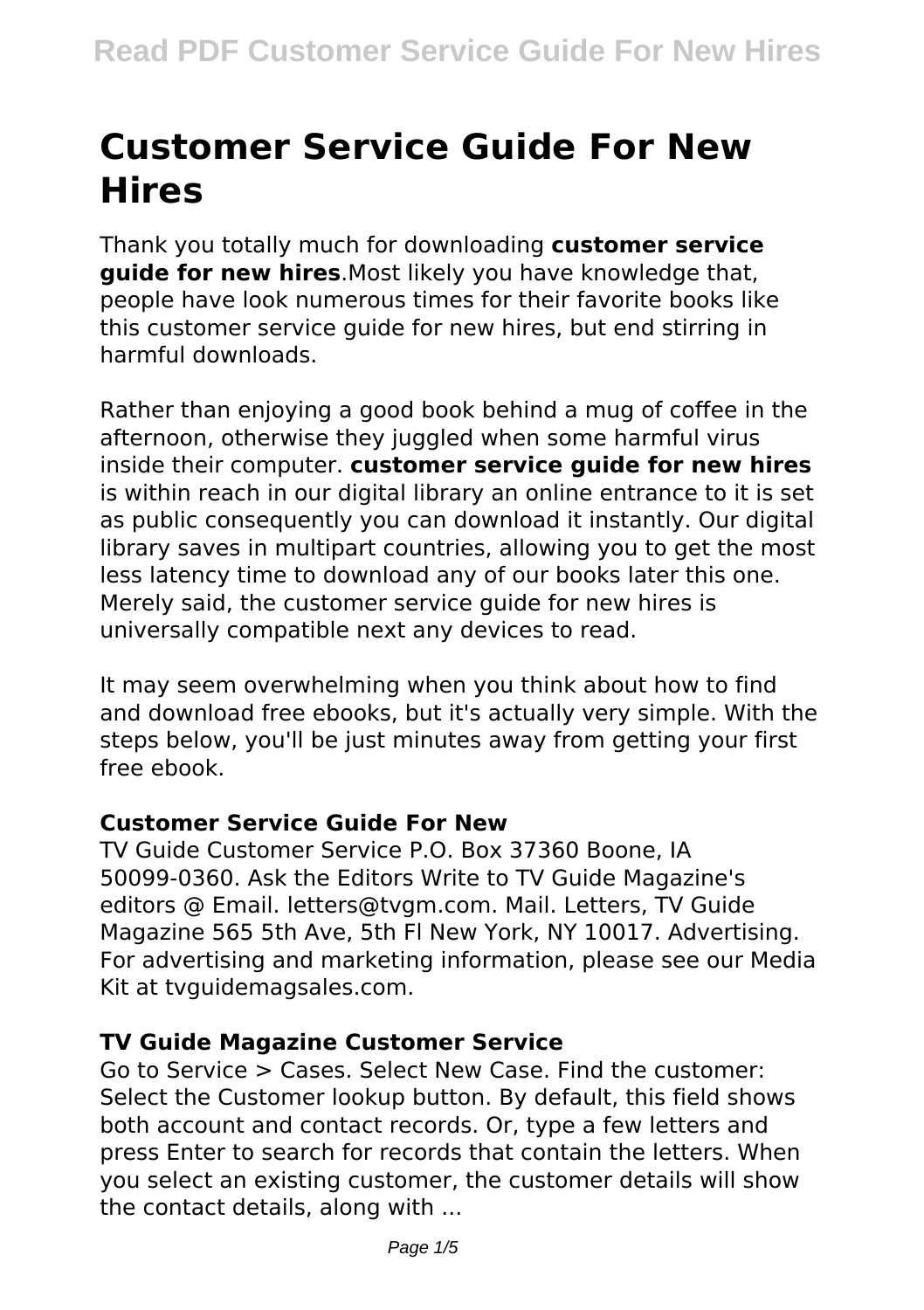# **User Guide (Dynamics 365 Customer Service) | Microsoft Docs**

To install the Dynamics 365 Customer Service mobile app, see Install Dynamics 365 for phones and tablets. From the My Apps page, select Customer Service Hub. Work with case management record types, dashboards, and tools. In the Customer Service Hub, you will find everything you need to easily manage customer service at your organization: Dashboards

#### **Learn the basics of the Customer Service Hub app | Microsoft Docs**

Report an emergency. Smell natural gas? Leave immediately and call MGE: (608) 252-1111. Lights out, power line down, or other emergency, call (608) 252-7111.

# **Customer Service - Madison Gas and Electric**

Customer service is the support you offer your customers — both before and after they buy and use your products or services that helps them have an easy, enjoyable experience with your brand. But customer service is more than solving a customer's problems and closing tickets. Today, customer service means delivering proactive and ...

# **What Is Customer Service? - Salesforce.com**

Welcome to the new Bungie Store, which is in beta mode July 1 -July 6. We're open! Please share any issues, questions or comments Here For EU & UK Residents, eu.bungiestore.com is available now for faster shipping!

# **Customer Service - Bungie Store**

Service Guide is your resource for FedEx service information and shipping basics. ... New Customer Center Help Center Ship Now Track Your Shipment New Customer Center Help Center Our Company. About FedEx Our Portfolio Investor Relations Careers FedEx Blog Corporate Responsibility ...

# **FedEx Service Guide - Home**

New Products & Resources. New Products; New Gallery of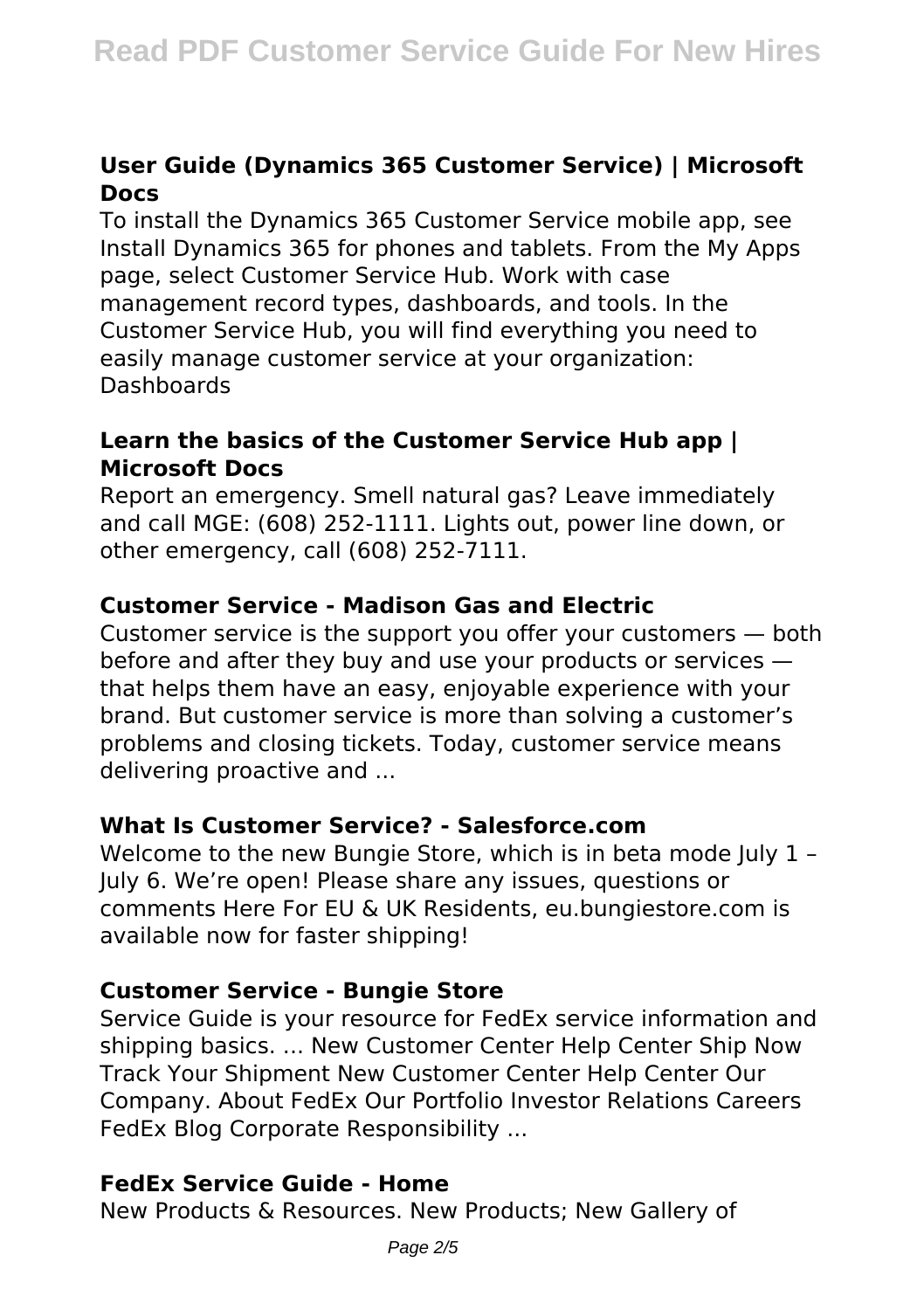Designs; New Jewelry-Making Contests; ... Pearl Grading Guide; Product Search Help; ... We are a 100% direct-mail and ecommerce company and have no sales showroom. Email: Questions@firemtn.com | Customer Service: (800) 423-2319 Order by Phone: (800) 355-2137 | Order by Fax: (800) 292-3473 ...

# **Customer Service - Fire Mountain Gems and Beads**

Call customer service at 800-488-2265 or TTY 800-659-5495. We're available by phone Monday to Friday 4am-10pm PST, and Saturday, Sunday, and most holidays 5am-10pm PST. Our call wait times are longer than usual at this time. Thank you for your patience. Corporate Headquarters Phone Number 415-765-4800

# **Customer Service | Personal | Bank of the West**

Request a Relocation Guide; Request a Visitor Packet; Transportation. Airlines & Flight Information; Parking Downtown; ... 311 Customer Service Office Dial 311 or 210.207.6000 Monday - Sunday 7:00 a.m. - 7:00 p.m. ... With the new 311 Mobile App, residents can submit service requests reports for many services.

# **311 Customer Service Office - San Antonio**

Need help or support? Find out more about H&M Customer Services in your area, including all the ways you can get in touch.

# **Customer Service | Help & Support | H&M UK**

For COVID-19 assistance, call our Service NSW staff on 13 77 88. There are other ways to get in touch Visiting a Service NSW Service Centre? COVID-19 is impacting some of our service centres. If you need to visit a Service NSW Service Centre, please check opening hours first. General enquires

# **Department of Customer Service | NSW Government**

The Office of Tax and Revenue (OTR) provides a state-of-the-art, walk-in customer service facility, which is available to meet District taxpayers' needs. Here, taxpayers can get assistance quickly and efficiently in a comfortable, professional atmosphere. Customer Service Center 1101 4th Street, SW,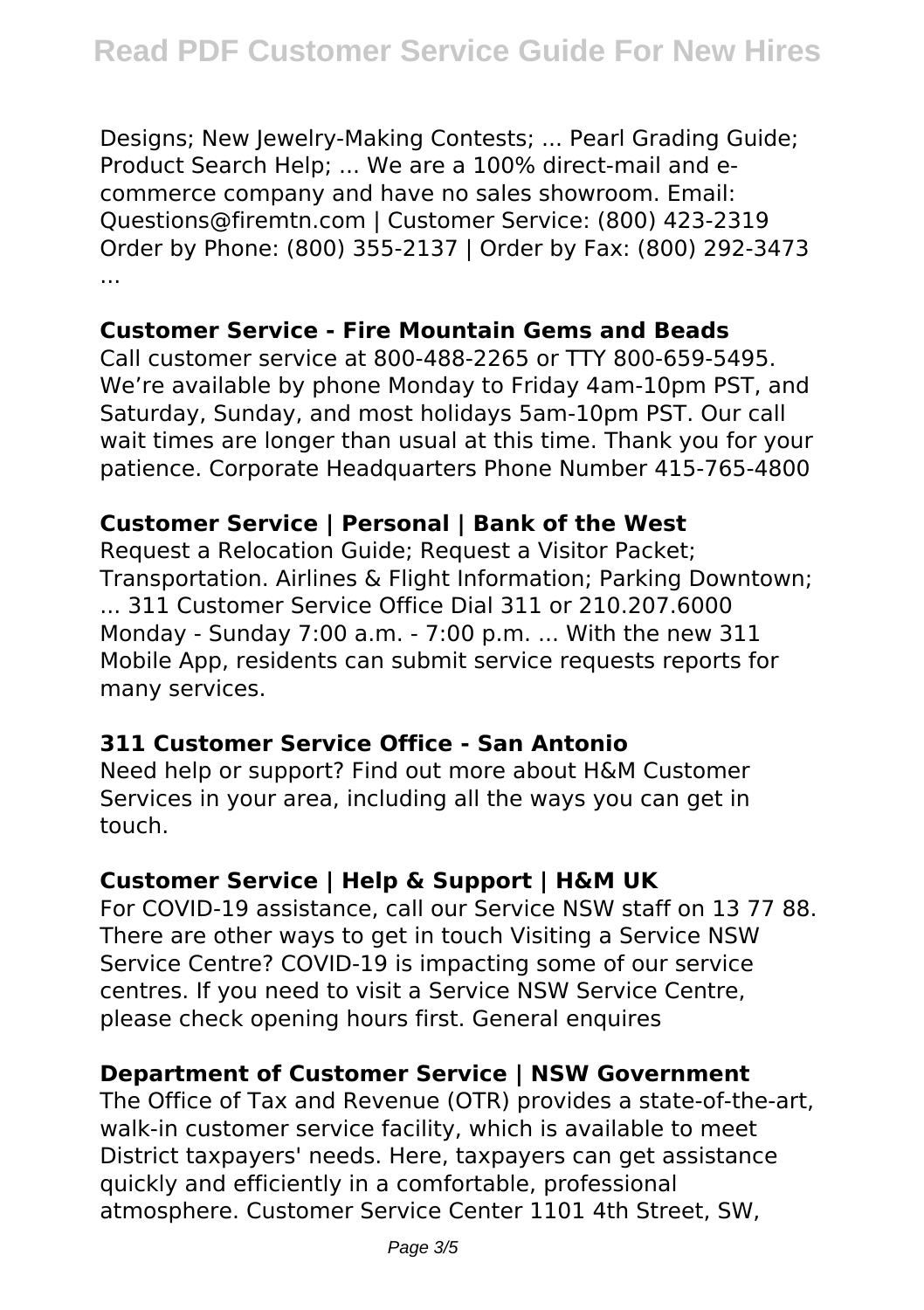# Suite W270 Washington, DC 20024

# **Customer Service Center | otr**

A customer service representative resume should highlight your experience with mutli-tasking, problem solving and communicating effectively when working with a diverse group of customers. Customer service representatives work in a variety of settings including retail, medical, real estate, insurance and corporate offices.

#### **Customer Service Representative - Indeed Career Guide**

American General Life Insurance Company and The United States Life Insurance Company in the City of New York. Life Insurance Customers. Phone: 844-452-3832  $n$ Fax: 855-601-1834. Accident & Health Customers. Phone: 844-452-3832 PO Box 818005 Cleveland, OH 44181 Fax: 855-601-1834

#### **Customer Service - AIG**

QNAP designs and delivers high-quality network attached storage (NAS) and professional network video recorder (NVR) solutions to users from home, SOHO to small, medium businesses.

#### **Customer Service - QNAP**

Infor Customer Relationship Management (CRM) software provides a view of every customer touch point across an organization's sales, marketing, customer service, and support teams. Rich customer profiles and sales productivity tools can help users to identify opportunities to maximize the impact of each interaction and streamline sales activities.

#### **Infor CRM | Customer Relationship Management Software | Infor**

"Find It, Fix It" is a smartphone app offering mobile users one more way to report selected issues to the City of Seattle. With Find It, Fix It, reporting an issue is as easy as snapping a photo with your smartphone, adding detailed information, and hitting submit.The map's "drag and drop" feature or the phone's own